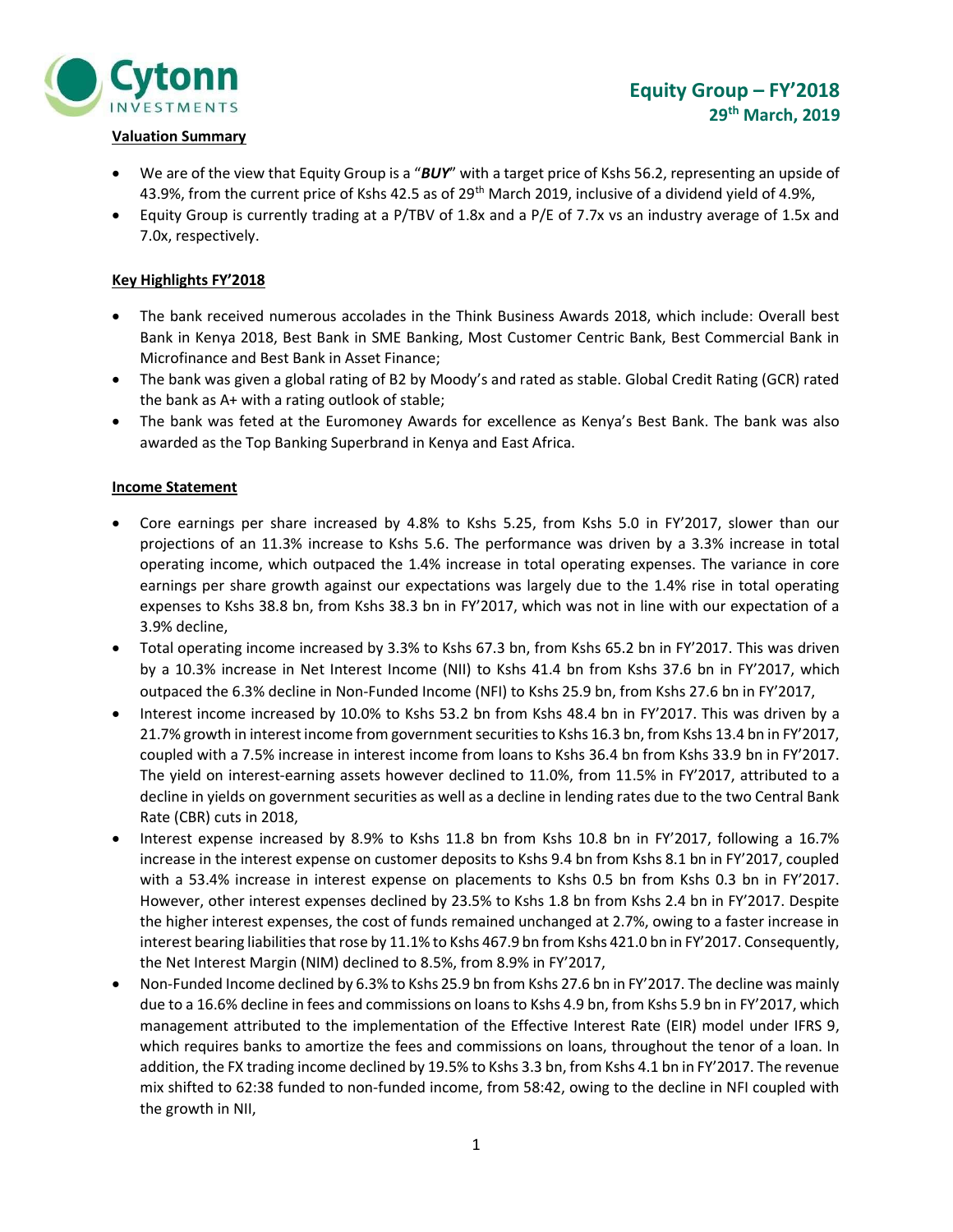

# Equity Group – FY'2018 29th March, 2019

- Total operating expenses rose by 1.4% to Kshs 38.8 bn, from Kshs 38.3 bn in FY'2017, largely driven by an 8.2% increase in Loan Loss Provisions (LLP) to Kshs 3.7 bn from Kshs 3.4 bn in FY'2017, coupled with a 3.4% increase in other operating expenses to Kshs 16.9 bn from Kshs 16.3 bn in FY'2017. Staff costs declined marginally by 0.2% to Kshs 11.4 bn in FY'2018 from Kshs 11.5 bn in FY'2017,
- The Cost to Income Ratio (CIR) improved to 57.7%, from 58.7% in FY'2017. Without LLP, the cost to income ratio improved by a wider margin to 52.2% from 53.5% in FY'2017, highlighting the increase in cost of risk to 5.5% from 5.3% in FY'2017,
- Profit before tax increased by 5.9% to Kshs 28.5 bn, up from Kshs 26.9 bn in FY'2017. Profit after tax grew by 4.8% to Kshs 19.8 bn in FY'2018, from Kshs 18.9 bn in FY'2017, with the difference in growth attributable to the increase in the effective tax rate to 30.4% from 29.6% in FY'2017,
- The bank recommends a first and final dividend of Kshs 2.0 per share, similar to the Kshs 2.0 paid in FY'2017, which translates to a dividend yield of 4.9%, and a payout ratio of 38.1%.

## Balance Sheet

- The balance sheet recorded an expansion as total assets increased by 9.3% to Kshs 573.4 bn, from Kshs 524.5 bn in FY'2017. Growth was supported by a 6.5% increase in the loan book to Kshs 297.2 bn, from Kshs 279.1 bn, coupled with a 1.9% increase in government securities to Kshs 130.4 bn from Kshs 128.0 bn in FY'2017,
- Total liabilities rose by 10.9% to Kshs 478.4 bn from Kshs 431.3 bn in FY'2017, driven by a 13.3% increase in customer deposits to Kshs 422.8 bn from Kshs 373.1 bn in FY'2017. Deposits per branch increased by 13.7% to Kshs 1.5 bn from Kshs 1.3 bn in FY'2017, as the number of branches declined by 1 to 283 branches,
- Borrowings declined by 4.2% to Kshs 44.2 bn from Kshs 46.1 bn in FY'2017,
- The faster growth in deposits as compared to the growth in loans led to a decline in the loan to deposit ratio to 70.3% from 74.8% in FY'2017,
- Gross Non-Performing Loans (NPLs) increased by 33.6% to Kshs 24.0 bn in FY'2018 from Kshs 18.0 bn in FY'2017. The NPL ratio thus deteriorated to 7.8% in FY'2018 from 6.2% in FY'2017. General Loan Loss Provisions increased by 29.4% to Kshs 8.4 bn, from Kshs 6.5 bn in FY'2017. Thus, the NPL coverage deteriorated to 47.3% in FY'2018 from 50.3% in FY'2017,
- Shareholders' funds increased marginally by 1.0% to Kshs 94.1 bn in FY'2018 from Kshs 93.1 bn in FY'2017, supported by an 8.3% increase in retained earnings to Kshs 77.5 bn from Kshs 71.5 bn,
- Equity Group remains sufficiently capitalized with a core capital to risk-weighted assets ratio of 15.9%, 5.4% points above the statutory requirement. In addition, the total capital to risk-weighted assets ratio came in at 15.9%, exceeding the statutory requirement by 1.4% points. Adjusting for IFRS 9, the core capital to risk weighted assets stood at 17.3%, while total capital to risk-weighted assets came in at 17.3%. However, total capital to risk-weighted assets ratio for Equity Bank Kenya came in at 14.0%, indicating a deficiency of 0.5% for the Kenyan banking unit.
- The bank currently has a Return on Average Assets (ROaA) of 3.8%, and a Return on Average Equity (ROaE) of 22.5%.

#### Key Take-Outs:

1. The bank's geographical diversification strategy has continued to emerge a net positive, with the bank's various subsidiaries in Uganda, DRC, Rwanda, Tanzania and South Sudan cumulatively contributing 15.0% of the bank's total profitability from 14.0% in FY'2017. The regional subsidiaries also outpaced Equity Bank Kenya (EBKL) in deposit, asset and loan growth, growing by 19%, 14%, and 16%, as compared to EBKL's 14%, 4%, and 8%, respectively.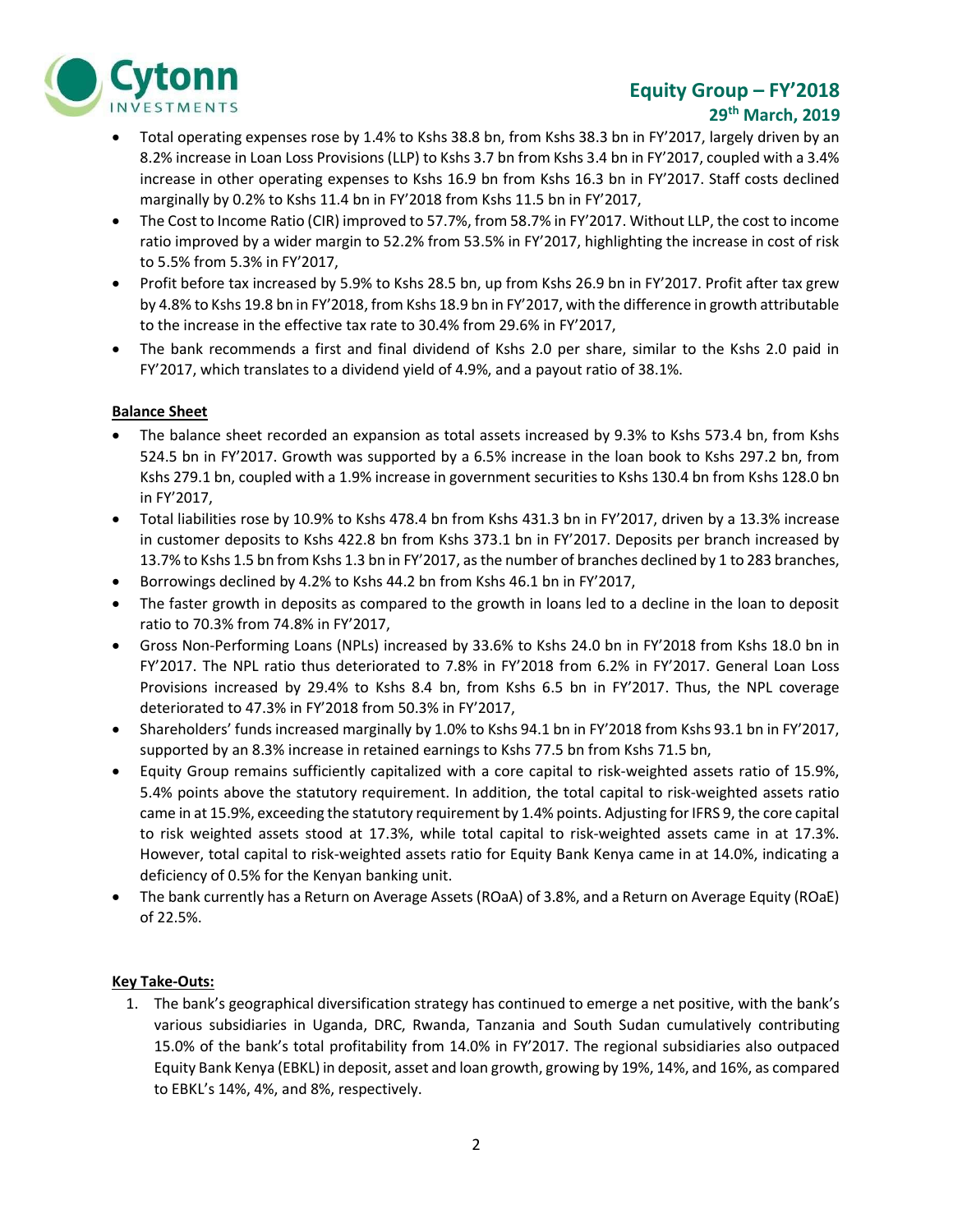

# Equity Group – FY'2018 29th March, 2019

- 2. Increased innovation and digitization have seen 96.0% of all transactions of the bank being done on alternative channels, with mobile transactions taking up 77.0% of all transactions, and agency banking contributing 12.0% of all transactions. However, in terms of value of transactions, branches contributed 52% of the value of all transactions, with mobile and agency banking contributing 16.0% each. This highlights the transformation of branches to handle high value transactions. This transformation aids the bank in offering its ecosystem banking products to corporate and SME clients,
- 3. The bank's Non-Funded Income shrunk by 6.3% y/y, with the decline attributed to the 16.6% decline in fees and commissions on loans. This was largely due to the implementation of the EIR model under IFRS 9, which requires the amortization of the fees over the tenor of the loan. However, with the bank's alternative channels gaining prominence in frequency of transactions, we expect this to contribute positively towards the NFI revenue stream. With the banks' NFI contribution to total income currently at 38.4%, it is still way above the current industry average of 33.8%,
- 4. The bank's asset quality deteriorated, with the NPL ratio deteriorating to 7.8% from 6.2% in FY'2017. The main sectors that contributed to the NPLs are large enterprises and SMEs. In terms of the regional view, the regions with the highest NPLs were Tanzania at 25.7% of their loan book, followed by South Sudan at 14.3% of their loan book. With the interest rate cap set to remain in place in Kenya, the bank has ramped up its loan disbursement to its customers in the region, and will have to improve on its credit assessment in these markets in order to bring down the high NPL ratios in some of its regional subsidiaries.

Going forward, the factors that would drive the bank's growth would be:

- I. Channeled diversification is likely to further improve on efficiency with emphasis on alternative channels of transactions, as the bank rides on the digital revolution wave, thereby further improving the cost to income ratio by cost rationalization and revenue expansion,
- II. The bank's operating model of enhancing balance sheet agility is likely to place the bank in a prime position to take advantage of any opportunities that may arise, such as attractive inorganic growth via acquisitions or fast lending in the event of a repeal of the interest rate cap. The bank's balance sheet agility is seen given the bank's high liquidity ratio of 54.1%.

Below is a summary of the bank's performance:

| <b>Balance Sheet Items</b>   | <b>FY'2017</b> | <b>FY'2018</b> | y/y<br>change | <b>FY'2018e</b> | <b>Projected</b><br>$\frac{\%y}{y}$<br>change | <b>Variance in</b><br>Growth<br>Actual vs.<br><b>Expected</b> |
|------------------------------|----------------|----------------|---------------|-----------------|-----------------------------------------------|---------------------------------------------------------------|
| <b>Government Securities</b> | 128.0          | 130.4          | 1.9%          | 135.82          | 6.1%                                          | 4.2%                                                          |
| Net Loans and Advances       | 279.1          | 297.2          | 6.5%          | 292.27          | 4.7%                                          | (1.8%)                                                        |
| <b>Total Assets</b>          | 524.5          | 573.4          | 9.3%          | 585.4           | 11.6%                                         | 2.3%                                                          |
| <b>Customer Deposits</b>     | 373.1          | 422.8          | 13.3%         | 413.1           | 10.7%                                         | (2.6%)                                                        |
| <b>Total Liabilities</b>     | 431.3          | 478.4          | <b>10.9%</b>  | 481.2           | 11.6%                                         | 0.6%                                                          |
| <b>Shareholders Funds</b>    | 93.1           | 94.1           | 1.0%          | 103.3           | <b>10.9%</b>                                  | 9.9%                                                          |

| <b>Balance Sheet Ratios</b> | <b>FY'2017</b> | <b>FY'2018</b> | y/y change |
|-----------------------------|----------------|----------------|------------|
| Loan to Deposit Ratio       | 74.8%          | 70.3%          | (4.5%)     |
| Return on average equity    | 21.6%          | 22.5%          | $0.9\%$    |
| Return on average assets    | 3.8%           | 3.8%           | $(0.0\%)$  |